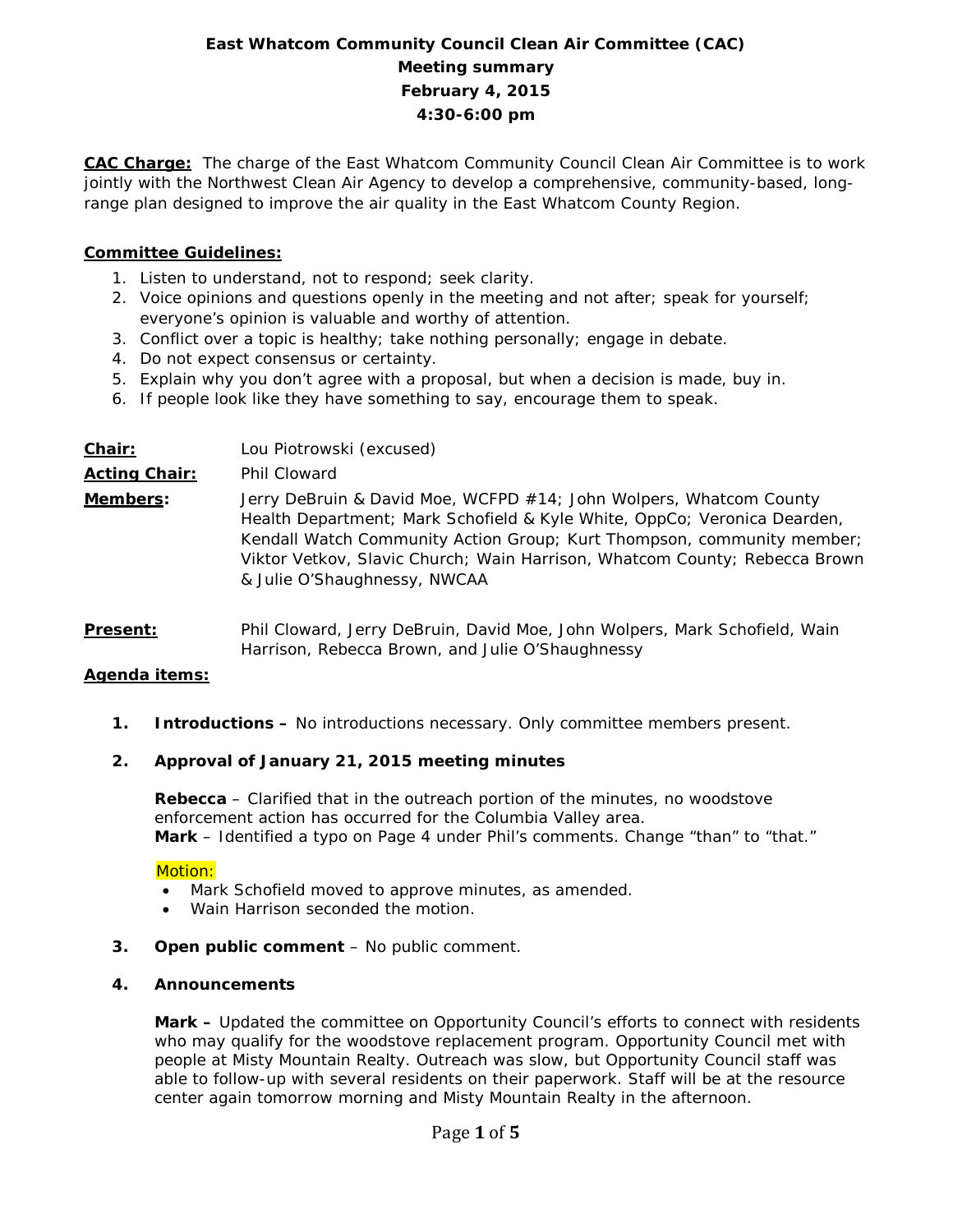### **5. Burn ban**

**Phil –** Agenda item added to address talk in the community that a burn ban would be called next wood-heating season. Talk has died down, but there is still concern that sufficient time needs to be provided to allow the wood bank to be established and provide residents with dry wood. Several people (Port Commissioner, Whatcom County Council member, and resident) were interested in attending this meeting to voice support for the wood bank. It may be worthwhile to address NWCAA's Board of Directors again to update them on the proactive plan (wood bank) to improve air quality.

**Julie –** Clarified that her burn ban comments made last meeting were driven by internal budget planning conversations. NWCAA's intention is to start calling burn bans after everything that can, should, and would be done to help the community succeed is complete. If all these things, especially the wood bank, are not complete by next woodheating season then burn bans would likely not be called. It's critical that all efforts are congruent in supporting the overall effort of clean air. It is also critical that details of the wood bank progress are provided to the committee. Julie also emphasized that burn bans are not continuous once called, but are intermittent based on projected and existing air quality.

**Rebecca –** Stressed the importance of dry wood even when the wood stove is certified. A recent complaint response found that a person with a certified stove was admittedly burning wet wood. Rebecca provided help to obtain dry wood via Opportunity Council.

**Jerry –** Asked if there was anything more that could be done to address repeat offenders who are known to put out a lot of smoke and cause impacts to neighbors. Complainants who have contacted the fire department regarding wood stove smoke have been directed to the NWCAA to file a complaint.

**Rebecca –** Reiterated the need for complaints, but said that people are tired of registering complaints because no enforcement action has occurred. That's why, in her opinion, burn bans are a good thing because they open the door for NWCAA to take enforcement action. Overall, complaints in the Columbia Valley area are lower than in other communities and complaints are not always filed on houses that continue to smoke.

**Phil –** Said he sees a difference between repeat offender that constantly violates and the need for a burn ban.

**Julie –** Acknowledged the need to develop strategy to "reach" people who have been contacted on an educational basis and continue to smoke, but for whom no complaints are filed. Perhaps a targeted educational effort after general outreach, for those homes who continue to smoke, is appropriate.

**Rebecca –** Said that the threat of enforcement can be productive and that people are frustrated that they are identified as smoky when their neighbor is not.

**Phil –** Disagreed.

Wain – Said that a combination of both is good and that it's sometimes difficult to change behavior.

**Julie –** Reiterated that NWCAA will be imposing and enforcing burn bans, it's just a matter of when. The agency already can and will take enforcement action in response to complaints about verifiable sources of excessive smoke. .

**Phil –** Acknowledged that there is no question that enforcement will occur at some point in the future.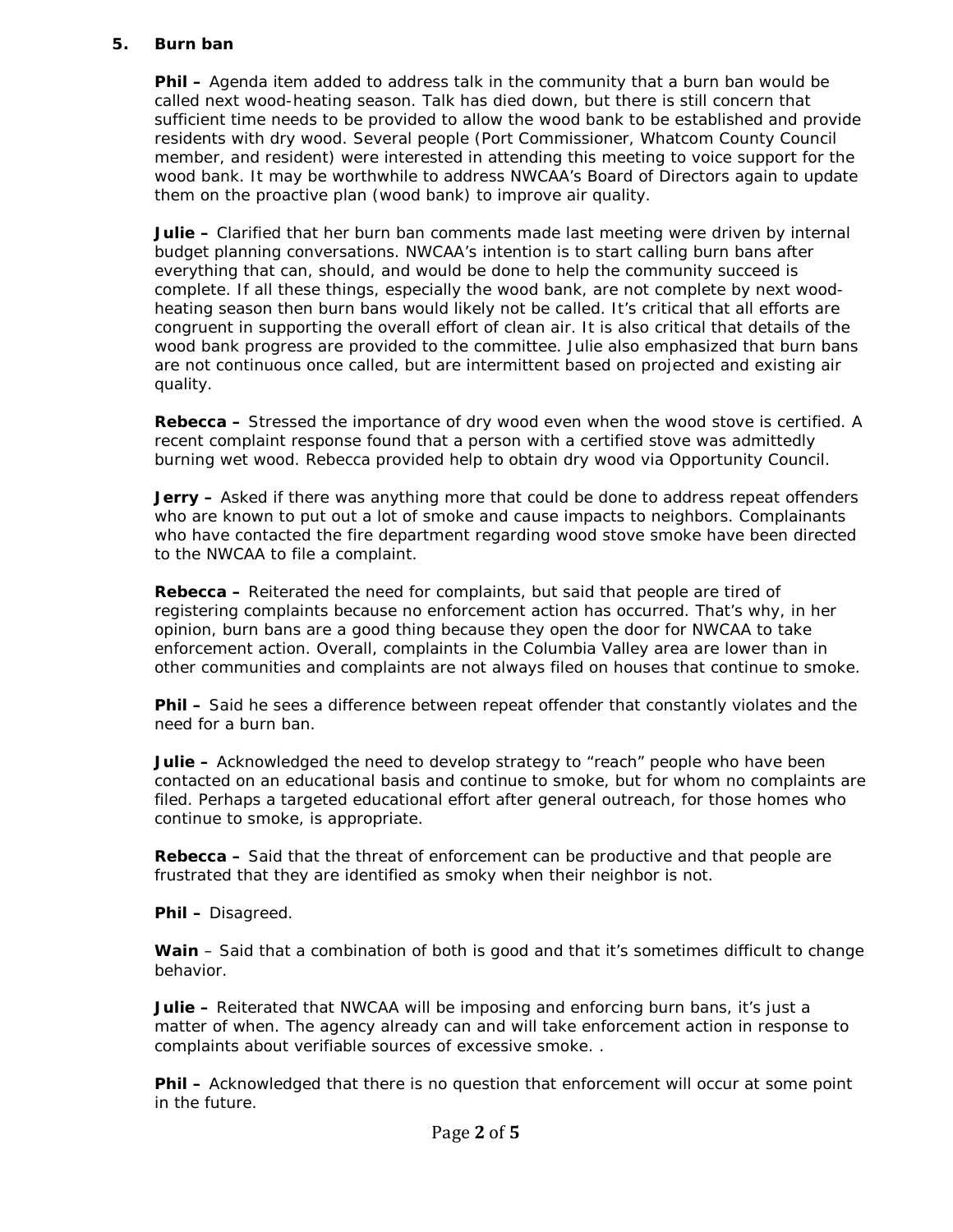**Rebecca –** Stated the need to get residents set up with a clean, alternative source of heat (electric, for example) so that when a burn ban is called, they are ready. She also emphasized the health impact that residents are currently experiencing during poor air quality days and that some of the residents are new to the area and are impacted by smoke.

**Phil –** Reflected on the 1950's when air quality was extremely poor and the improvement made since then and that many of the same people still live here.

**John –** Supported the two-stage approach of education and enforcement. A similar approach is used in programs administered by the health department.

**Phil –** Said that although much outreach and education effort has been put forth, additional outreach and dry wood (wood bank) need to be completed prior to implementing a burn ban. He asked if a motion that provides sufficient time to establish the wood bank prior to implementing any bans would be useful.

**Julie –** Provided an overview of the varying levels of curtailed burning and burn bans: 1) Poor Air-quality Advisory (may be renamed) that asks people to use another source of heat if possible; 2) Stage 1 ban (no outdoor fires and no burning in fireplaces or uncertified woodstoves; and 3) Stage 2 ban (no burning of any kind unless it's your only source of adequate heat). The optimum approach is to implement the advisory to prevent air quality from worsening, thus avoiding Stage 1 and Stage 2 bans. Rebecca is working on the NWCAA committee to develop burn ban implementation protocol which includes how advisories or bans will be communicated to the public. NWCAA commits to clearly communicating to the committee and the public the implementation of burn bans in a transparent and predictable manner.

**Jerry –** Reiterated the need to keep up the educational outreach and wood bank efforts through this fall and winter, regardless of when NWCAA implements burning restrictions.

## **7. Biomass committee update (wood bank)**

**Wain –** Asked if it's realistic to have the wood bank in place by next fall because the wood bank may have a positive effect on air quality.

**Phil –** Said that the he is confident that the wood bank will be in place by September 15<sup>th</sup> and will have approximately 150 cords of wood. People receiving wood will have to store the wood in a manner that keeps it dry. Phil proposed the consideration of a motion that would delay the imposition of burn bans until the impact of the wood bank can be observed.

**John –** Stated that the committee as a whole appears to be in agreement in providing sufficient time to establish the wood bank prior to imposing burn bans.

**Wain** – Commented to Phil that it's important and not too early for him to consult with the County Planning & Development Services office to determine what is required to locate the wood bank on specific parcels. Wain checked and found commercial zoning, but no light impact industrial zoning. Not sure if a conditional use permit or some other discretionary permit, which could take months, would be required. Wain does not want permitting to be an obstacle in establishing the wood bank. Wain will look into the zoning on his own.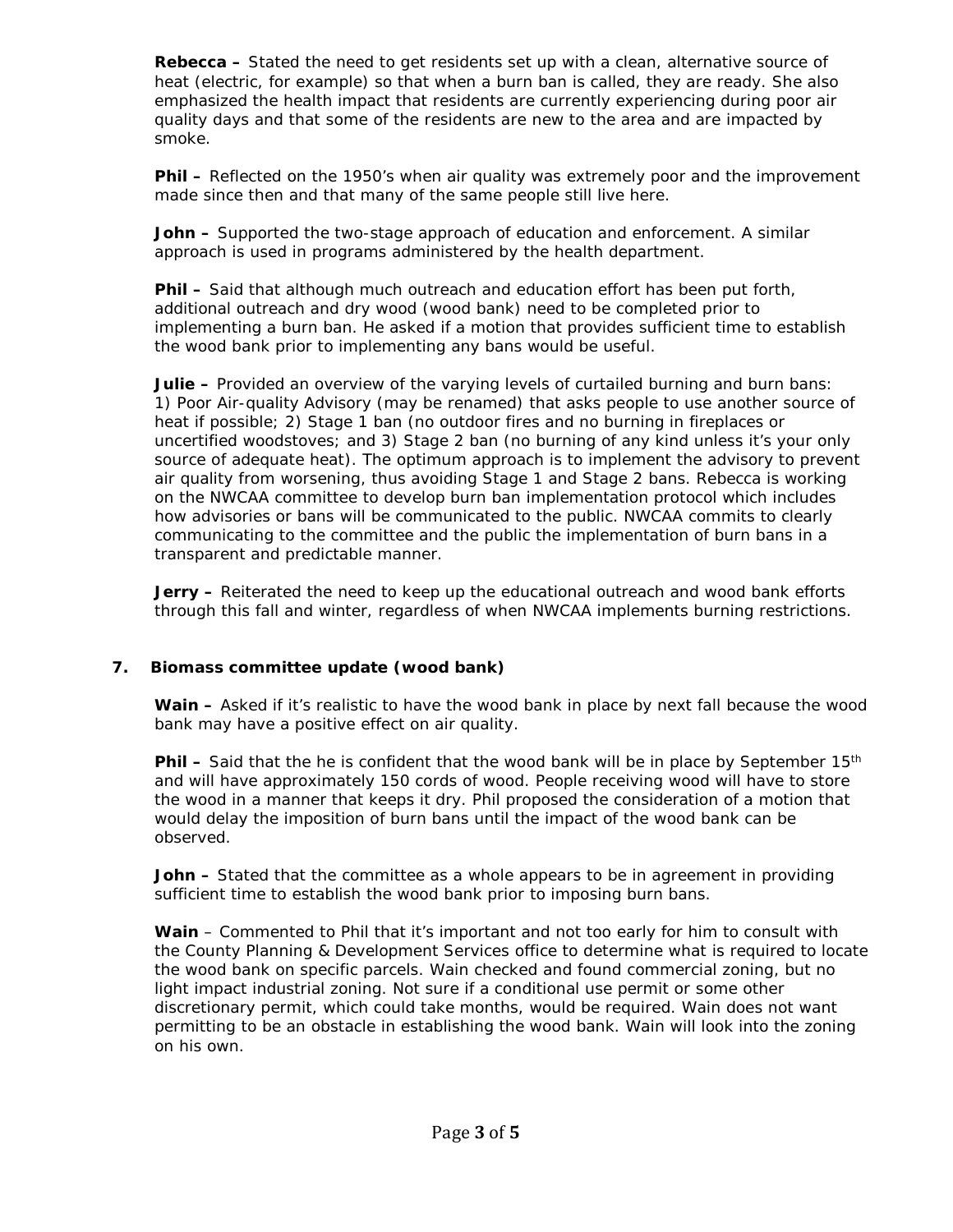**Phil –** Said conditional use permits or discretionary permits are not desirable and that current zoning (commercial) allows for the location of the wood bank adjacent to the resource center. The wood bank would be Phase 1. The Opportunity Council prefers this location as well. Phil acknowledged the need to meet with the County and with the Parks Department who manages this site.

**Julie –** Asked for clarification on the motion.

**John –** Requested additional discussion prior to making the motion to ensure that zoning issues are ferreted out and compatible for the intended use.

**Phil –** Said that the wood bank needs a secure place to store (keep dry) and distribute the wood. A hoop building, 30' x 60', at the resource center site would accomplish this. Currently, there are matching funds from the Port of Bellingham and the Department of Commerce and a firm commitment from the Opportunity Council. The Economic Development Institute of Skagit County is also willing to contribute \$10,000 so there is now money to buy the building (cost of \$18,000). Wood purveyors have been contacted and will be providing dry wood for startup. The program will include an educational component on how to keep the wood dry. Packaging the wood on pallets is being investigated for ease of handling and delivery. The biomass committee continues to develop the specific details of the project and secure available funding.

**Jerry –** Suggested the idea that picking up garbage might be considered labor credit for the wood bank.

**Rebecca –** Proposed that wood bank recipients pledge to burn properly.

**John –** Furthered the expectation that wood bank participants investigate the possibility of obtaining a certified stove via the change-out program.

**Phil –** Expanded expectations to include mandatory garbage pickup or proof of proper disposal. Participants will also be educated on how to burn properly and woodstove change-out will be highly encouraged via the Opportunity Council.

**John –** Voiced concern as to whether or not one wood-heating season is sufficient to determine the impact of the wood bank on air quality.

**Julie, Wain, and Phil –** Said that although we may not have multi-year data, an extension past next wood-heating season is not realistic. At that point in time, all practical pro-active measures will have been taken and the imposition of burn bans would be appropriate if air quality warrants it.

## **Motion:**

**Jerry –** Moved that the Clean Air Committee supports the delay of burn ban(s) implementation during the 2015-2016 wood heating season (November 2015-March 2016) to allow for the establishment and operation of the wood bank to provide Columbia Valley residents with dry wood and potentially improve air quality.

**Wain –** Seconded the motion.

**In favor –** Phil Cloward, Jerry DeBruin, David Moe, John Wolpers, Mark Schofield, Wain Harrison Phil, Wain, Jerry, Dave.

## **Opposed –** None

**Abstained –** Rebecca Brown and Julie O'Shaughnessy (NW Clean Air Agency staff)